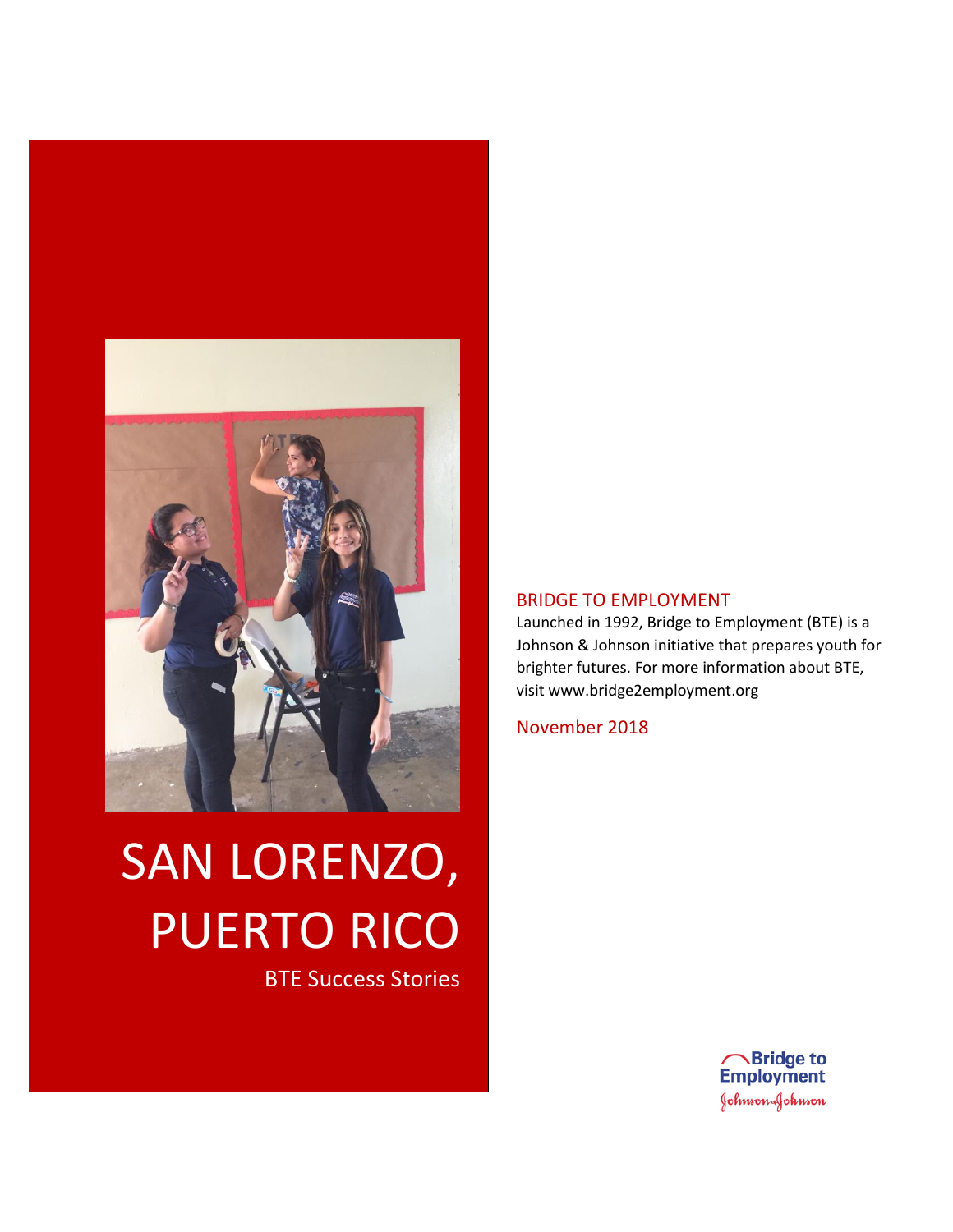## Why BTE?

José Campeche High School, in the town of San Lorenzo in Puerto Rico's central-eastern region, has long been a hub for the local community. The school serves a region where more than half of families with children are living in poverty, and where the unemployment rate—even before Hurricane Maria devastated Puerto Rico in 2017—was nearly double the unemployment rate of the mainland United States. With the high school graduation rate also lagging and seeing low science and math scores on island-wide tests, José Campeche was looking for inspiration and opportunity.

That opportunity arrived with an offer from Ethicon, a Johnson & Johnson local operating company, to join them in implementing the BTE program in San Lorenzo. In BTE programs, Johnson & Johnson, secondary and postsecondary schools, and community organizations work together to develop programs that feature academic enrichment, career readiness and exploration activities, and higher education preparation. The programs aim to increase the number of students enrolling in higher education and pursuing careers in STEM<sup>2</sup>D (science, technology, engineering, math, manufacturing, and design) or health care. "I didn't have guidance growing up," reflected an employee volunteer from Ethicon, "I'm now able to help someone in my community."

Joining Ethicon and José Campeche was ASPIRA Inc. of Puerto Rico, a community-based organization with a mission to, "foster socioeconomic well-being and the enhancement of the quality of life in Puerto Rico though education and leadership development in the individual, the family, and the community." ASPIRA had more than 45 years of experience serving the island and brought another unique asset to BTE-San Lorenzo: they were already coordinating a BTE program in nearby Gurabo and Manatí. This experience meant they entered BTE-San Lorenzo knowing what to expect and what worked best. Even better, they could plan joint events to bring together students from San Lorenzo and Gurabo-Manatí.

Together, the BTE-San Lorenzo partners designed a program to help José Campeche students broaden their perspectives on health care careers. The partners recognized the gravity of the task ahead of them. As one employee volunteer explained, "It's a big responsibility to help young people develop into adults."

#### SITE PROFILE

**Location** San Lorenzo, Puerto Rico

**Grant Period** 2014–2018

**Sponsor Ethicon** 

**Coordinator** ASPIRA Inc. of Puerto Rico

**Community Partners**

José Campeche High School, Universidad de Puerto Rico

**Volunteers** 25

**Students Directly Served** 50

**Completion Rate** 62%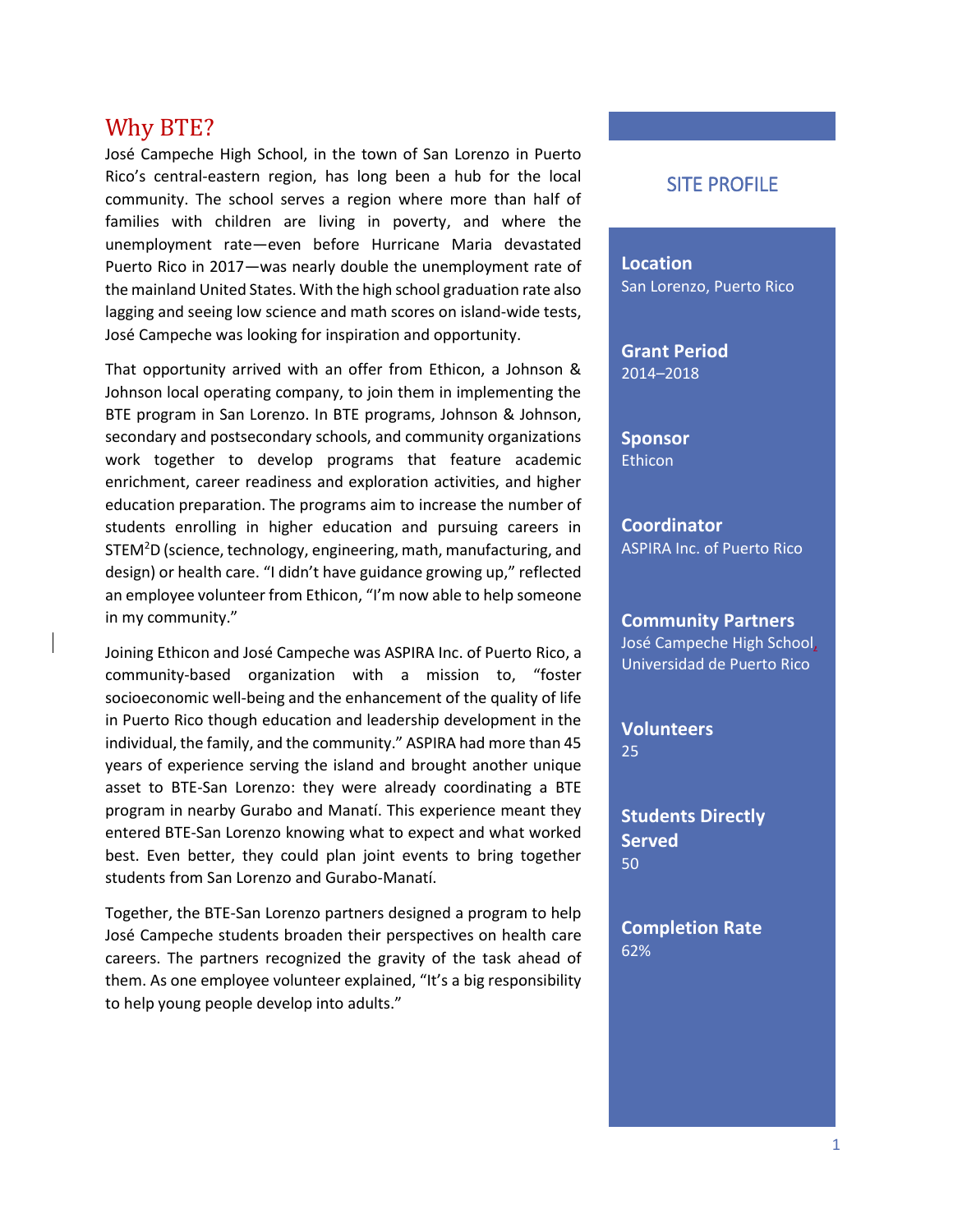## BTE: Building Bigger Dreams

BTE-San Lorenzo set out to identify students who could benefit from BTE before they even enrolled at José Campeche. They identified students from tributary junior high schools who had middling grades or scores on island-wide math and science exams, students who were struggling but not yet in danger of failing. Students from among this cohort who attended a BTE orientation were eligible to join the program and BTE kicked off in the fall of 2015 with 50 students enrolled. BTE-San Lorenzo hosted a kickoff meeting with employee volunteers from Ethicon in attendance, demonstrating to students and parents that Ethicon was committed to BTE-San Lorenzo.

To improve students' *academic achievement*, BTE-San Lorenzo offered twice-weekly tutoring sessions for math, science, and English. They supplemented this tutoring with periodic educational workshops on important academic skills like studying habits, time management, and accessing community resources. To sharpen their newly acquired STEM<sup>2</sup>D knowledge, BTE-San Lorenzo students competed in the summer 2016 engineering competition for Virtual Educa, a multinational forum for education and innovation.

Beyond improving students' academic skills, BTE-San Lorenzo partners saw it as their duty to broaden students' horizons about potential careers. According to one Ethicon volunteer, "Students didn't know about potential careers or what they wanted to study. We opened their eyes."

To help students *explore careers and develop professional skills*, BTE-San Lorenzo hosted career fairs, company tours, work-readiness workshops and—joined virtually by BTE students from Pennsylvania and New Jersey and in-person by students from Gurabo-Manatí—a live viewing of an open-heart surgery by video link. More than a dozen Ethicon employees also volunteered as mentors to small groups of BTE students. The mentoring component of BTE-San Lorenzo was not without growing pains, but ultimately proved meaningful for students and mentors alike. "The BTE program has served me to improve my mentoring skills and transfer that knowledge to the next generation," recalled one Ethicon volunteer.

To support students' *transition to higher education*, BTE-San Lorenzo brought students on tours of local colleges and universities, like University of Turabo, EDP University, Mech-Tech College, EDIC College, and University of Puerto Rico. The University of Puerto Rico also offered assistance with college entrance and financial aid applications, as well as test preparation for the island's standard post-secondary entrance exam.

*"[BTE] impacted me academically. It helped me improve my grades and it helped me decide what I want to study in the future."* -A BTE-San Lorenzo student



*"BTE...has helped me to be clearer about what I want to study and how to be more responsible."* -A BTE-San Lorenzo student